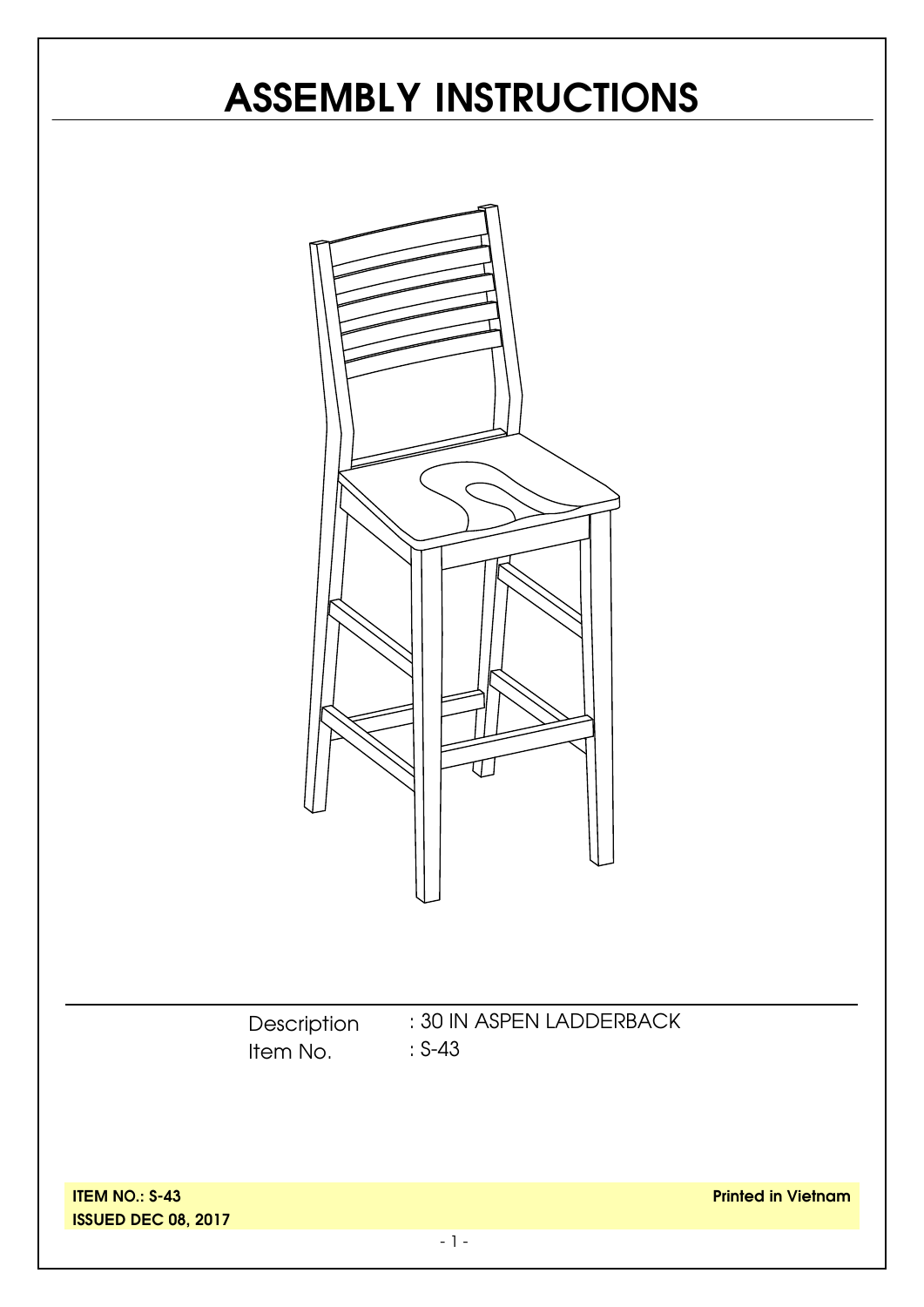### **BEFORE ASSEMBLY**

Thank you for purchasing this quality product. This product has been designed for easy assembly and constructed for durability. All parts were checked prior to packaging to insure quality. Prior to beginning assembly, however, make sure all parts and hardware are included and free of obvious defect. If a part is missing or defective, please contact the store where purchased. If hardware is missing, or you need help with assembly, please call toll free 888-944-8396.

#### **IMPORTANT NOTE:**

- Place all wooden parts on a clean and smooth surface such as a rug or carpet to avoid the parts from being scratched.
- Remove all wrapping material, including staples & packing straps before you start to assemble.
- DO NOT tighten all screws and bolts until completely assembled.
- Keep all hardware parts out of reach of children.

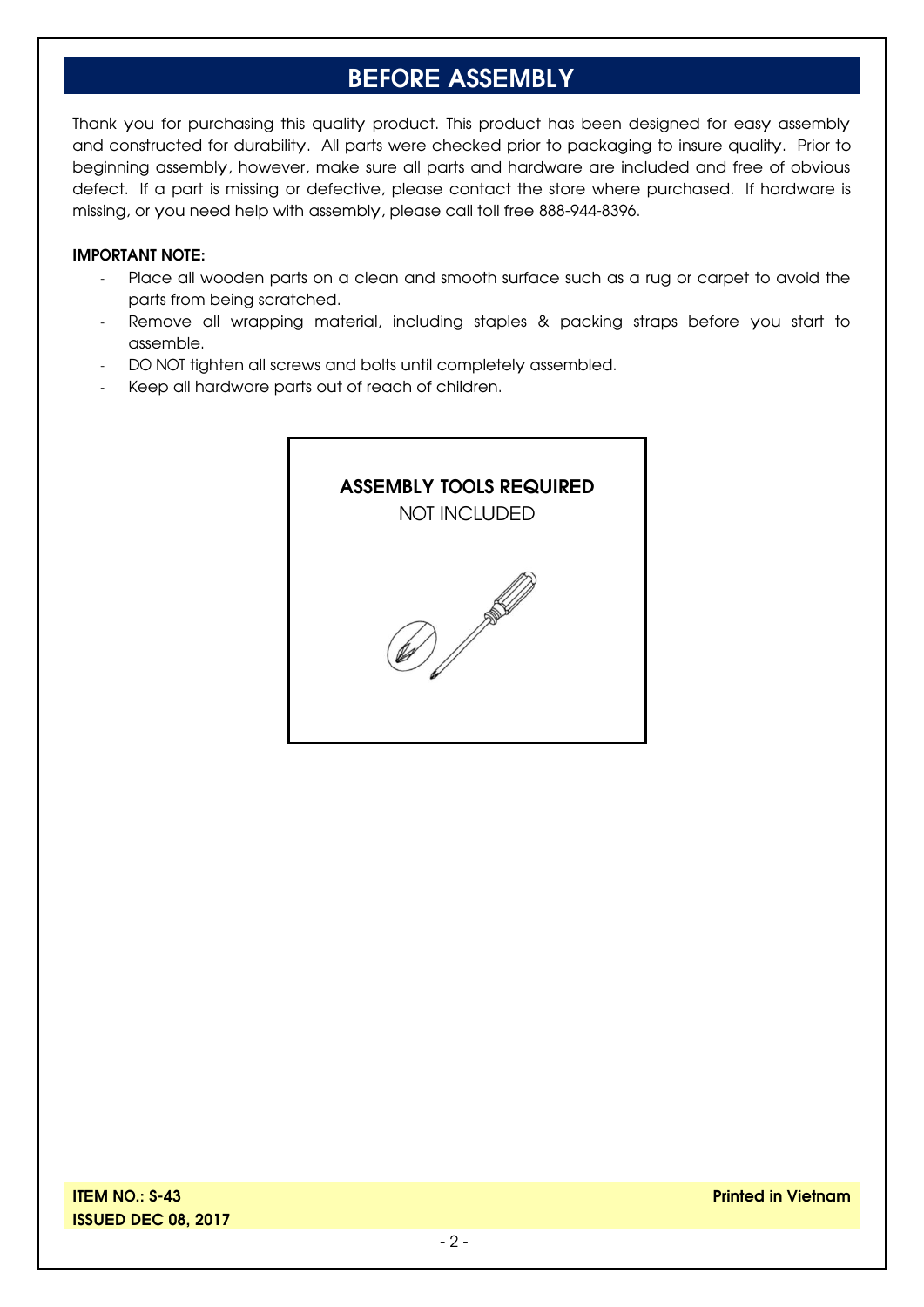### **PART LIST**

When unpacking, please be careful not to discard any parts with the packaging. Before continuing, please make sure you have the following parts:

| NO          | Description                          | Qty            | Sketch | <b>NO</b>    | Description                          | Qty            | Sketch                 |
|-------------|--------------------------------------|----------------|--------|--------------|--------------------------------------|----------------|------------------------|
| A           | Chair Back                           | 1              |        | $\, {\bf B}$ | Seat Frame                           |                | <u>ra</u><br>$\bullet$ |
| $\mathbf c$ | Chair Seat                           | 1              |        | D            | Front Leg<br>$(L-R)$                 | $\overline{2}$ | ៑<br>៑<br>0            |
| $\mathsf E$ | Side Stretcher<br>$(L-R)$<br>(Lower) | $\overline{2}$ |        | F            | Side Stretcher<br>$(L-R)$<br>(Upper) | $\overline{2}$ |                        |
| $\mathsf G$ | Front Stretcher                      | $\mathbf{1}$   |        |              |                                      |                |                        |

## **HARDWARE LIST**

When unpacking, please be careful not to discard any parts with the packaging. Before continuing, please make sure you have all of the following hardware:

| <b>NO</b> | <b>Description</b>                          | Qty | <b>Sketch</b>    | <b>NO</b>      | Description                                 | Qty | Sketch |
|-----------|---------------------------------------------|-----|------------------|----------------|---------------------------------------------|-----|--------|
|           | Short Bolt<br>(M6 x 40mm)                   | 3   | <b>MINIMAL</b>   | $\overline{2}$ | Medium Bolt<br>$(M6 \times 60 \text{mm})$   | 4   | WWW    |
| 3         | Long Bolt<br>(M6 x 80mm)                    | 4   | <b>CONTINUES</b> | 4              | Long Screw<br>(M4 x 50mm)                   | 10  |        |
| 5         | <b>Short Screw</b><br>(M4 x 35mm)           | 4   |                  | 6              | Lock Washer<br>$(\Phi6.5 \times 11)$ mm)    | 11  |        |
| 7         | <b>Flat Washer</b><br>$(46.5 \times 19$ mm) | 11  |                  | 8              | Allen Key<br>$(M4 \times 30$ mm x 110mm $)$ |     |        |

**ITEM NO.: S-43 ISSUED DEC 08, 2017** **Printed in Vietnam**

- 3 -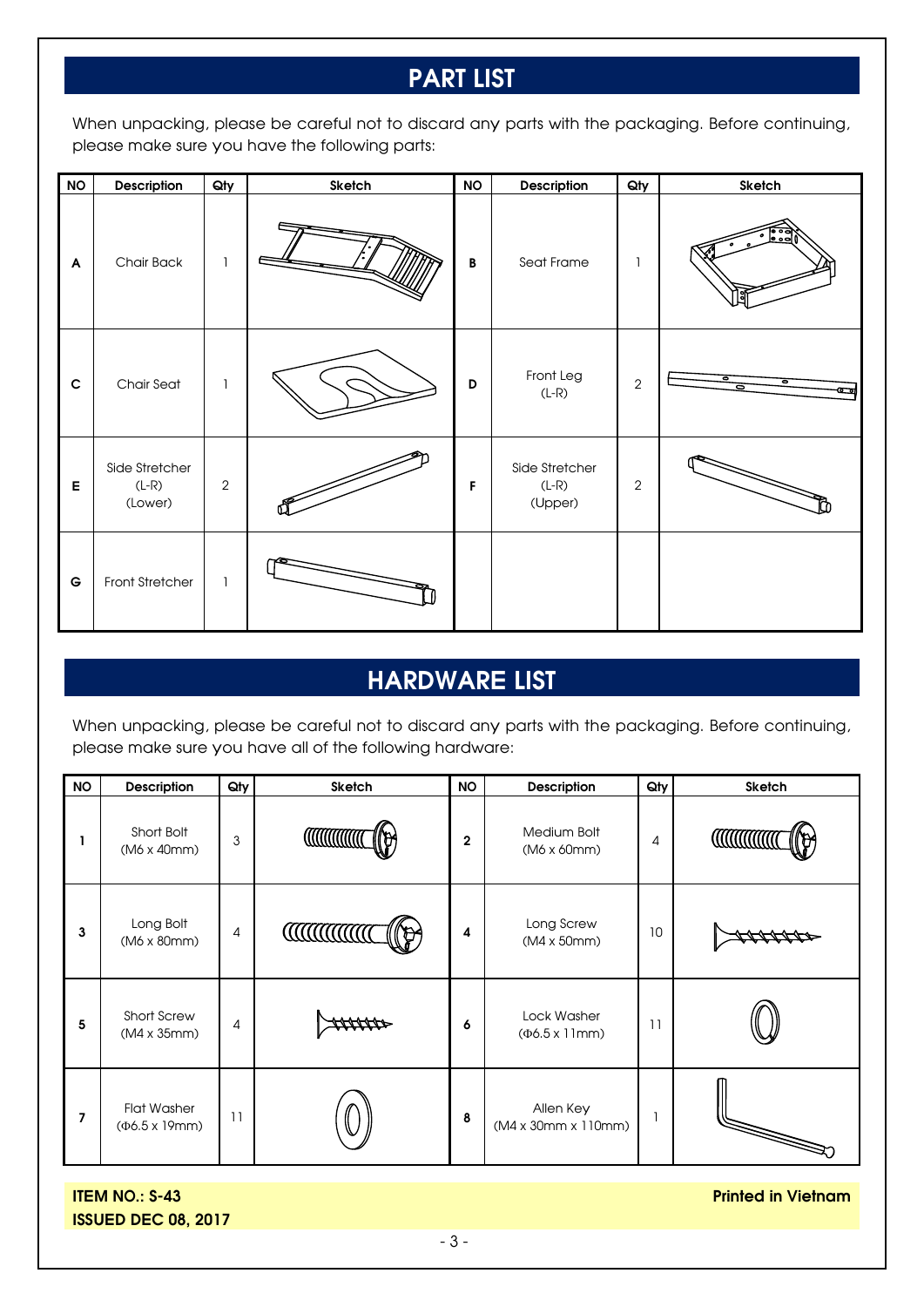#### **STEP 1**

Attach seat frame (B) to the back (A) with bolts (3) and (1), and washers (6) and (7), as shown below. Tighten with Allen key (8).

Note: DO NOT tighten any of the bolts, until the stool is assembled, then put on a flat level surface to make sure the stool is level and then tighten the bolts.



#### **STEP 2**

Attach front legs (D) to the seat frame with bolts (2), and washers (6) and (7) as shown below. Tighten with Allen key (8).

Attach front stretcher (G) between front legs, and then attach side stretchers (E) and (F) to front and back legs with screws (4) as shown below. Tighten with a screwdriver.